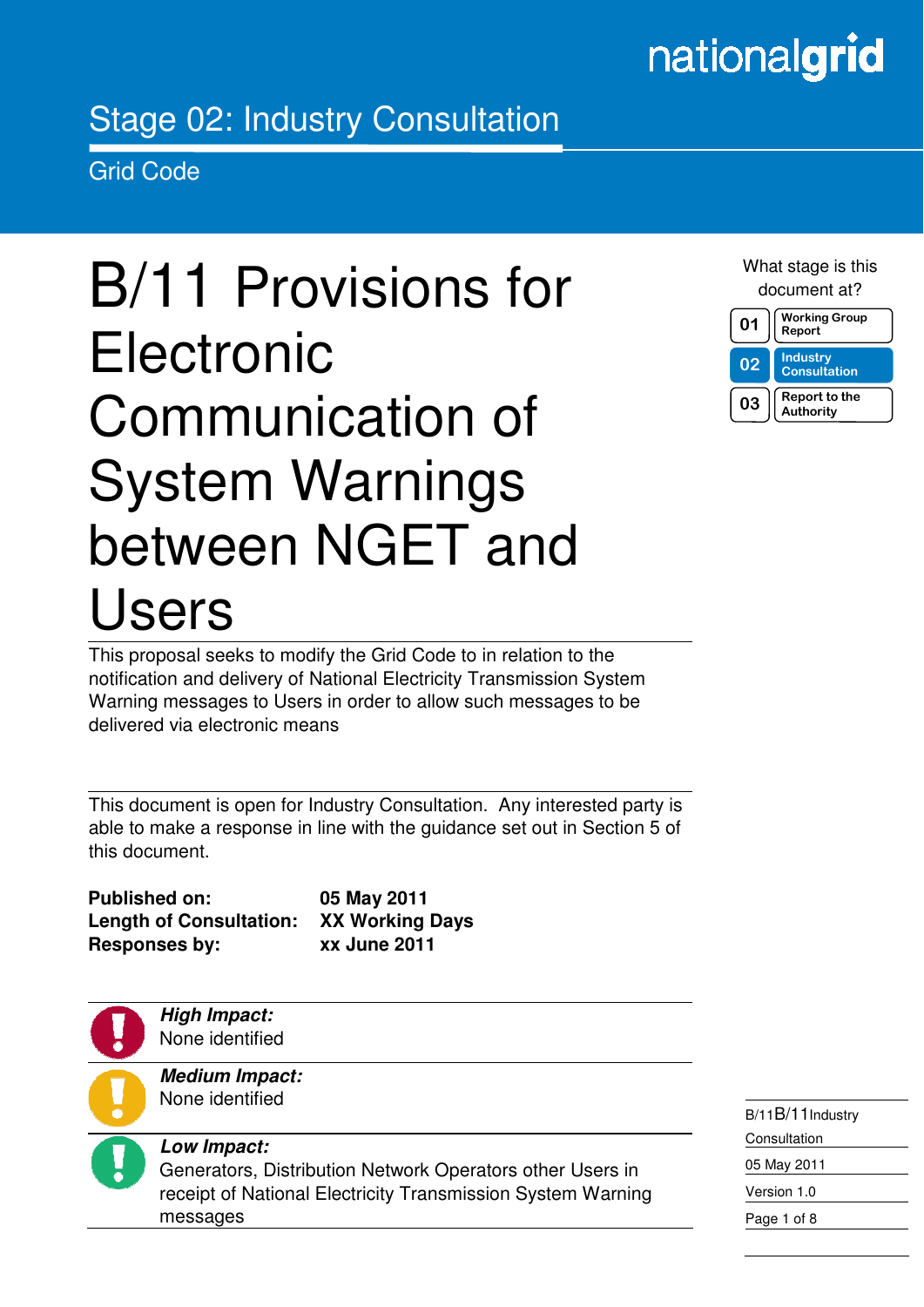| 3 <sup>1</sup> | Description of Proposed Modification and its Effects  6 |  |
|----------------|---------------------------------------------------------|--|
|                |                                                         |  |
| 5 <sub>5</sub> |                                                         |  |
|                |                                                         |  |

#### **About this document**

This Industry Consultation outlines the information required for interested parties to form an understanding of a defect within the Grid Code and the proposed solutions.

To modify the Grid Code a Modification Proposal must be taken to the Grid Code Review Panel (GCRP). This Modification Proposal will outline the background to the issue, how to address it, any impacts it may have on the industry and a recommendation for the GCRP to proceed to a Working Group or to an Industry Consultation.

The GCRP, based on the Modification Proposal, will determine if any further work or debate is required. If the group feels that the issue could benefit from further examination it will be progressed to a Working Group. Terms of Reference will be created to outline the purpose and scope of the Working Group, as well as any timelines for reporting back to the GCRP. The Working Group will then meet to discuss the issue and produce a Working Group Report. This Working Group Report is then presented to the GCRP to determine if the Terms of Reference have been met and that a robust solution has been developed to meet the defect within the Grid Code.

If the GCRP feels that the issue has already been investigated thoroughly and a robust solution has been developed, the Modification Proposal will progress to an Industry Consultation. Grid Code Industry Consultations last approximately one month but timescales can alter based on the complexity of the issue.

Following the conclusion of the Industry Consultation, a Report to the Authority is produced which takes into account any responses to the Industry Consultation and puts forward recommendations to Ofgem on how to address the defect within the Grid Code. The Authority then considers the issue and the proposed solutions to make a determination.





**stephen.curtis @uk.ngrid.com**



Proposer: **Stephen Curtis** 

| B/11B/11Industry |
|------------------|
| Consultation     |
| 05 May 2011      |
| Version 1.0      |
| Page 2 of 8      |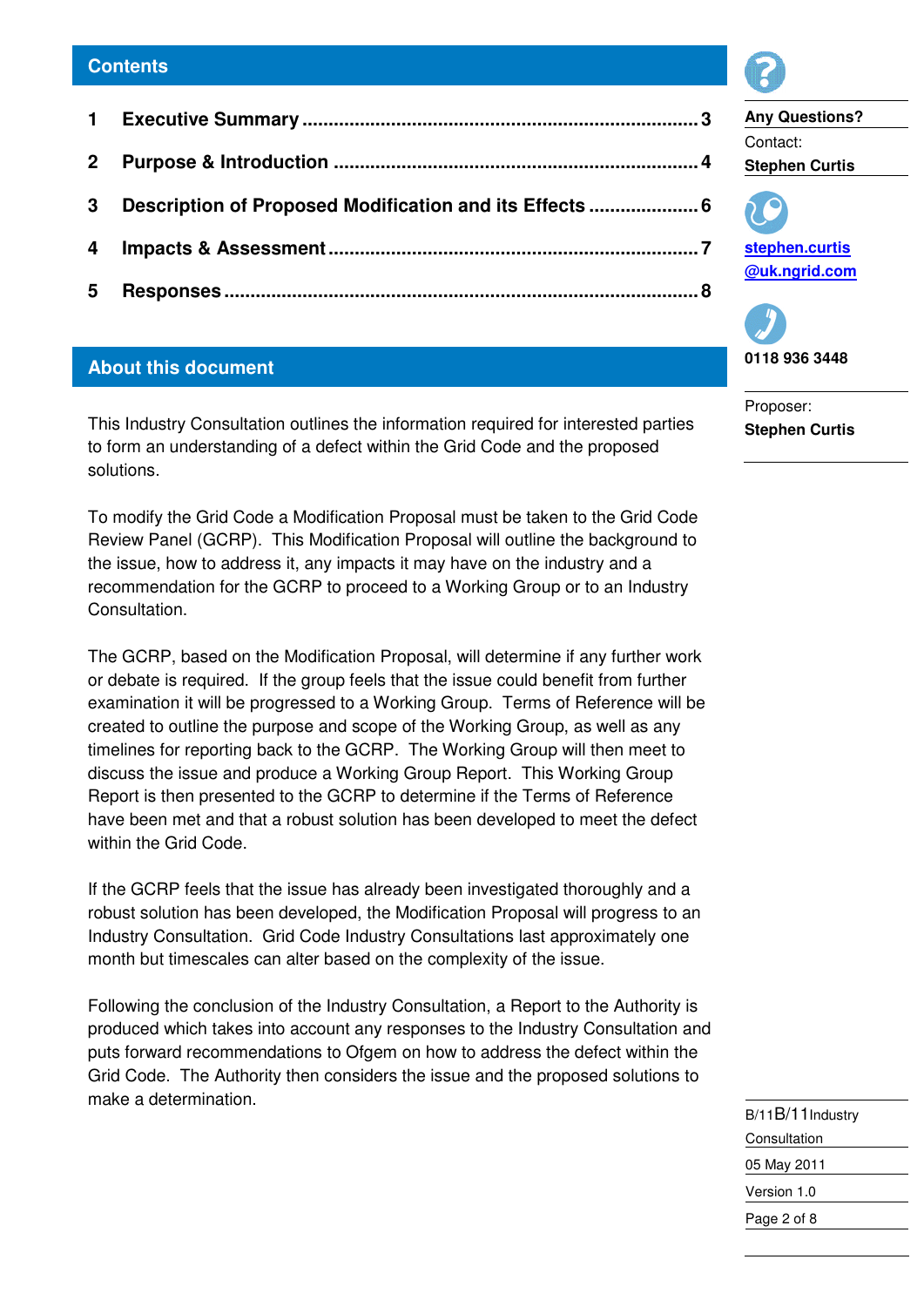#### **1 Executive Summary**

- 1.1 This paper proposes a change to the Grid Code in relation to the notification and delivery of **National Electricity Transmission System Warning** messages to Users.
- 1.2 This is currently achieved via a combination of telephone and facsimile notification.
- 1.3 Currently, the Grid Code specifically requires that, in certain circumstances, confirmation of **National Electricity Transmission System Warning** messages will be delivered by facsimile.
- 1.4 To provide the necessary flexibility to allow for the use of electronic communication of **National Electricity Transmission System Warning** messages, it is proposed that specific Grid Code OC7 requirements for notification of **National Electricity Transmission System Warnings** via fax are removed.

| B/11B/11Industry |
|------------------|
| Consultation     |
| 05 May 2011      |
| Version 1.0      |
| Page 3 of 8      |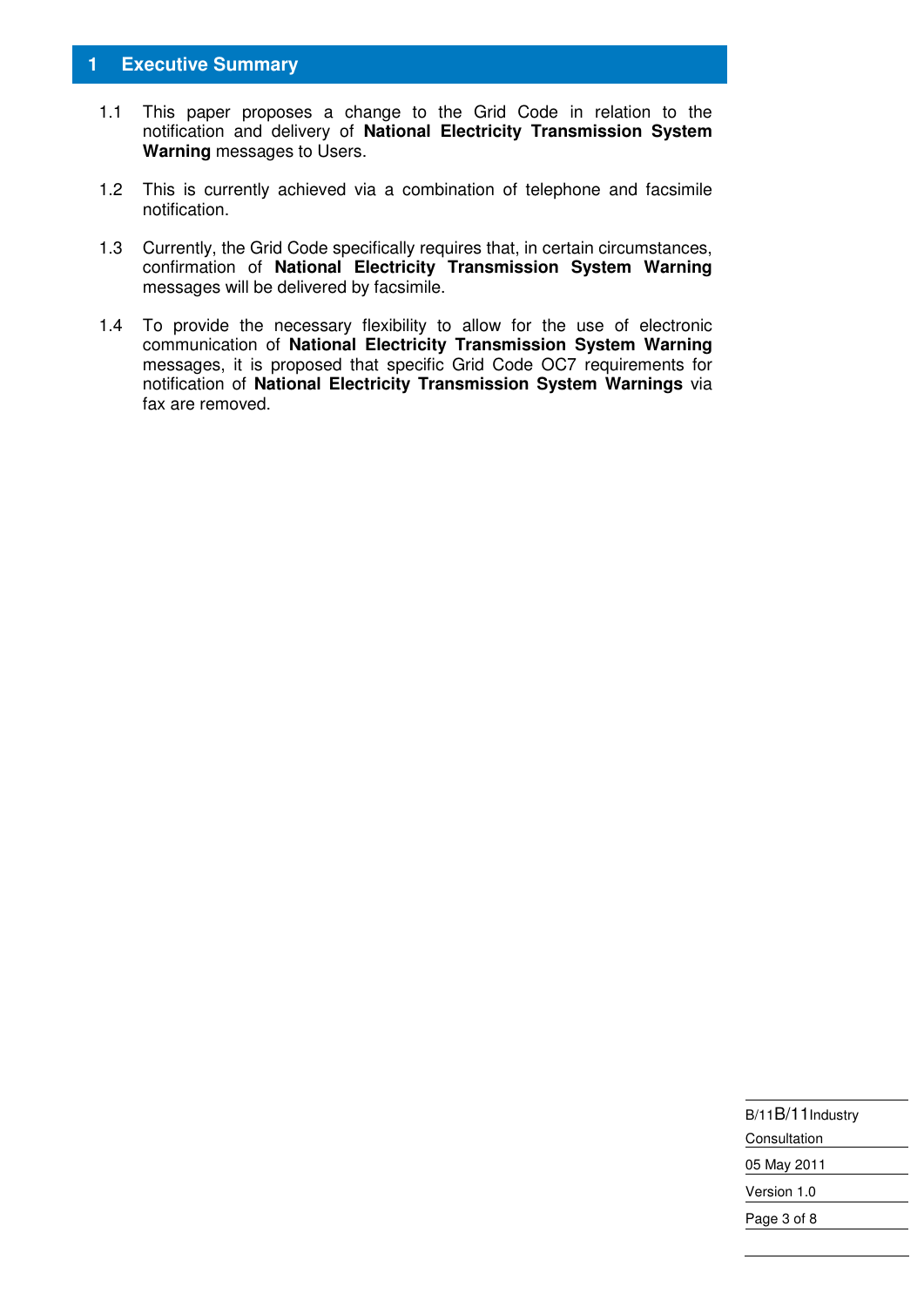#### **Introduction**

- 2.1 As National Electricity Transmission System Operator (NETSO), National Grid Electricity Transmission plc (NGET) is required to send **National Electricity Transmission System Warning** messages to applicable Users as and when appropriate.
- 2.2 This is currently achieved via a combination of telephone and facsimile notifications, traditionally delivered via the National Grid Operational Broadcast System (OBS).
- 2.3 The OBS system has reached the end of its serviceable life, and limitations of the system have resulted in the need to revert to manual telephone and facsimile processes.
- 2.4 National Grid is currently exploring options to replace the OBS.
- 2.5 Currently, the Grid Code specifically requires system warning messages to be delivered by facsimile.
- 2.6 To provide the necessary flexibility to allow for a modern design for the future OBS replacement, including options for electronic communications facilities, it is proposed that the specific Grid Code requirement for facsimile notification of **National Electricity Transmission System Warnings** is removed.

#### **Summary of Current Grid Code Requirements**

2.7 The Grid Code (OC7.4.8.3) places the following requirements on NGET and Users in respect of electronic data communication of National Electricity Transmission System Warning messages:

#### **OC7.4.8.3**

- **…**
- (c) **National Electricity Transmission System Warnings** will be issued by fax, to the facsimile number(s) and locations agreed between **NGET** and **Users**, or by such electronic data transmission facilities as have been agreed. In the case of **Generators** with **Gensets** this will normally be at their **Trading Points** (if they have notified **NGET** that they have a **Trading Point)**
- (d) **Users** may at times be informed by telephone or other means of **National Electricity Transmission System Warnings** and in these circumstances confirmation will be sent to those **Users** so notified, by fax as soon as possible.

| B/11B/11Industry |
|------------------|
| Consultation     |
| 05 May 2011      |
| Version 1.0      |
| Page 4 of 8      |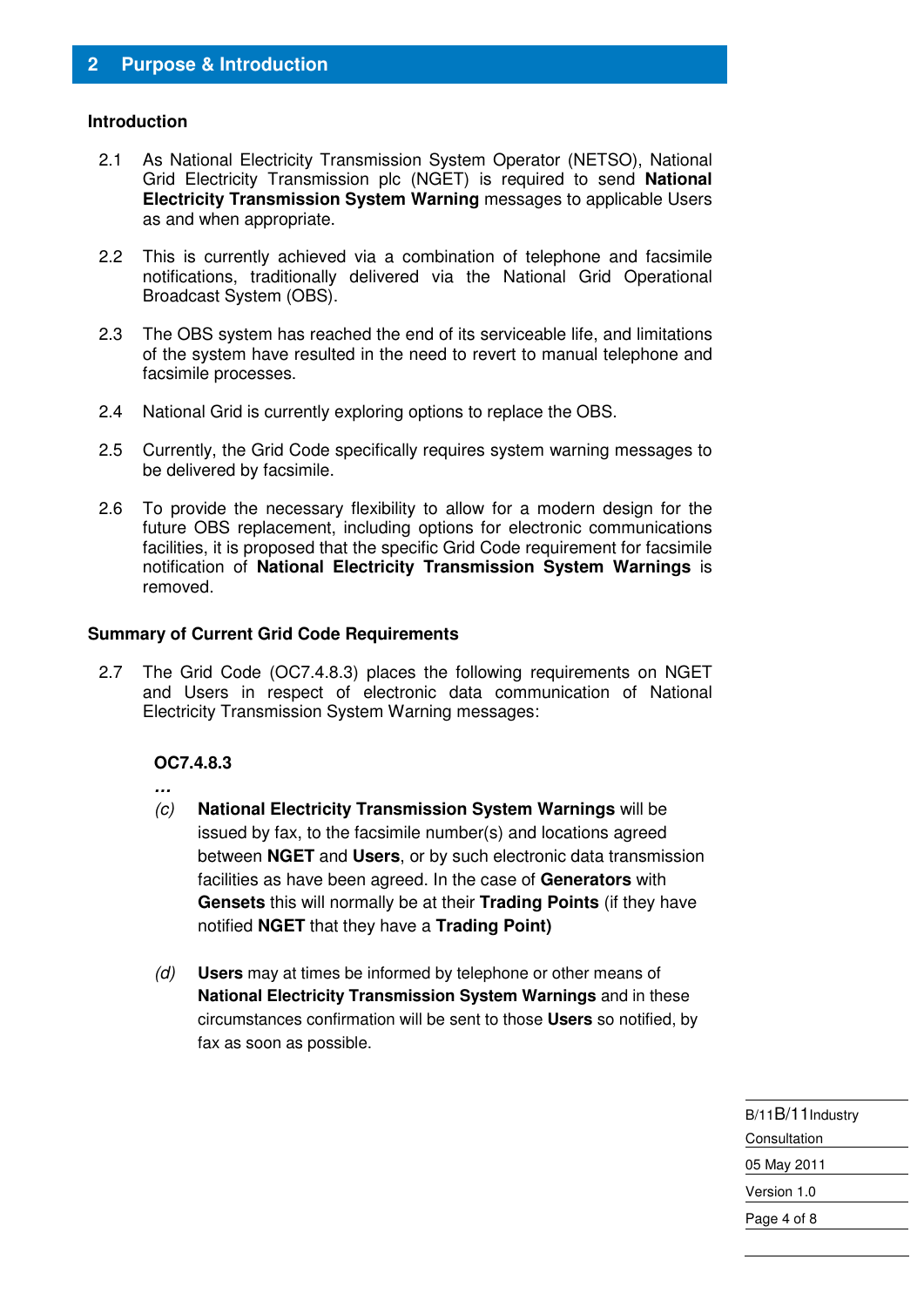#### **The Issue**

- 2.8 The current wording of the Grid Code in **OC7.4.8.3 (d)** explicitly states that confirmation of **National Electricity Transmission System Warnings** initially made by telephone will be sent to applicable users "by fax as soon as possible".
- 2.9 Additionally, it could be inferred from **OC7.4.8.3 (c)** that the primary form of **National Electricity Transmission System Warnings** should be via fax.
- 2.10 Specific Grid Code requirements for Facsimile messages preclude the option to develop a modern communication system to replace the OBS that includes electronic communication facilities.

| B/11B/11Industry |
|------------------|
| Consultation     |
| 05 May 2011      |
| Version 1.0      |
| Page 5 of 8      |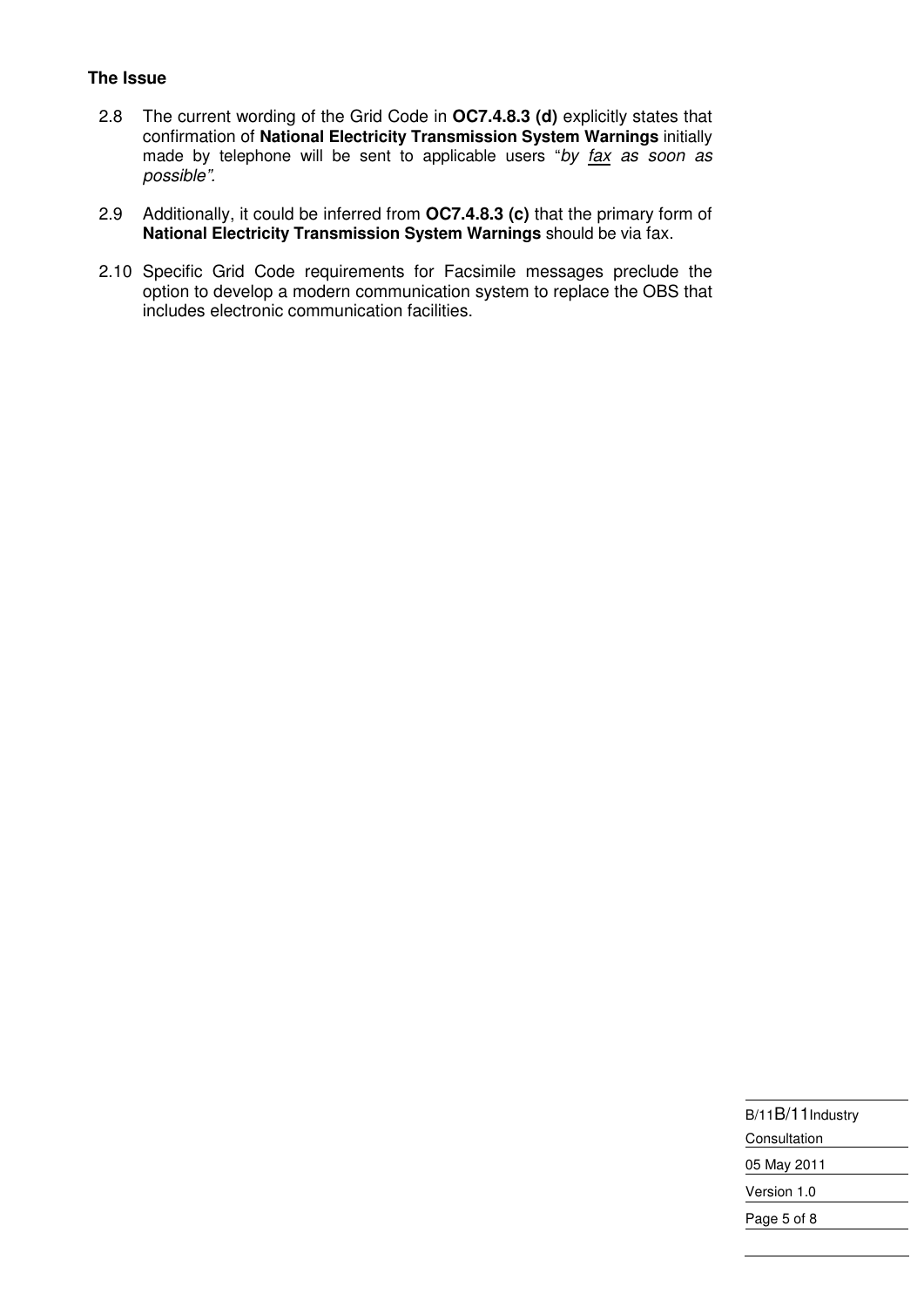#### **Proposed Modification**

3.1 It is proposed to remove specific references to faxes in OC 7.4.8.3 as follows:

#### **OC7.4.8.3**

**….** 

- (c) **National Electricity Transmission System Warnings** will be issued by fax, to the facsimile number(s) and locations agreed **between NGET and Users, or** by such electronic data transmission facilities as have been agreed between NGET and Users. In the case of **Generators** with **Gensets** this will normally be at their **Trading Points** (if they have notified **NGET** that they have a **Trading Point)**
- (d) **Users** may at times be informed by telephone or other means of **National Electricity Transmission System Warnings** and in these circumstances confirmation will be sent to those **Users** so notified by such data transmission facilities as have been agreed between **NGET and Users as soon as possible.**

| B/11B/11Industry |
|------------------|
| Consultation     |
| 05 May 2011      |
| Version 1.0      |
| Page 6 of 8      |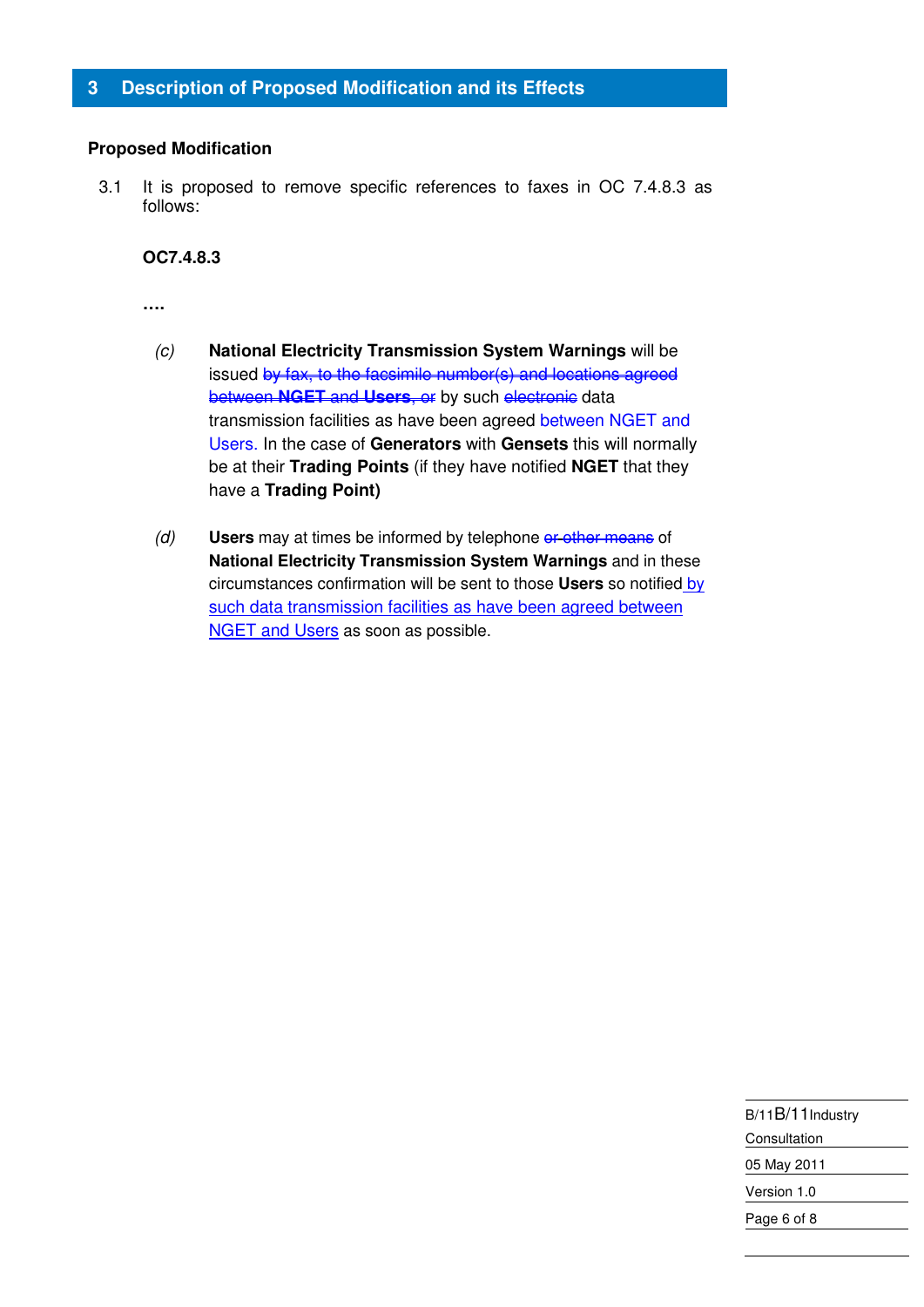#### **Impact on National Electricity Transmission System (NETS)**

4.1 The proposed modification will not impact the National Electricity Transmission System other than to increase the flexibility of future communication facilities for the delivery of **National Electricity Transmission System Warnings.** 

#### **Impact on Grid Code Users**

4.2 The proposed modification will provide greater flexibility for the design of future communication facilities for the delivery of **National Electricity Transmission System Warnings.** The specific form of future communications will depend on the systems developed, and agreement if Users.

#### **Impact on Greenhouse Gas emissions**

4.3 The proposed modification will have little impact on Greenhouse Gas emissions, but provides an opportunity to develop electronic forms of communication is lieu of faxes, thereby reducing paper usage.

#### **Assessment against Grid Code Objectives**

- 4.4 Of the Grid Code Objectives:
	- (i) to permit the development, maintenance and operation of an efficient, co-ordinated and economical system for the transmission of electricity;
	- (ii) to facilitate competition in the generation and supply of electricity (and without limiting the foregoing, to facilitate the national electricity transmission system being made available to persons authorised to supply or generate electricity on terms which neither prevent nor restrict competition in the supply or generation of electricity) ; and
	- (iii) subject to sub-paragraphs (i) and (ii), to promote the security and efficiency of the electricity generation, transmission and distribution systems in the national electricity transmission system operator area taken as a whole.

National Grid considers that the modification supports the objective of paragraph 3 through the opportunity to develop more efficient communication facilities in respect of **National Transmission System Warnings.** 

#### **Impact on Core Industry Documents**

4.5 The proposed modification does not impact on any core industry documents

#### **Impact on Other Industry Documents**

4.6 The proposed modification does not impact on any other industry documents

B/11B/11Industry **Consultation** 05 May 2011 Version 1.0 Page 7 of 8